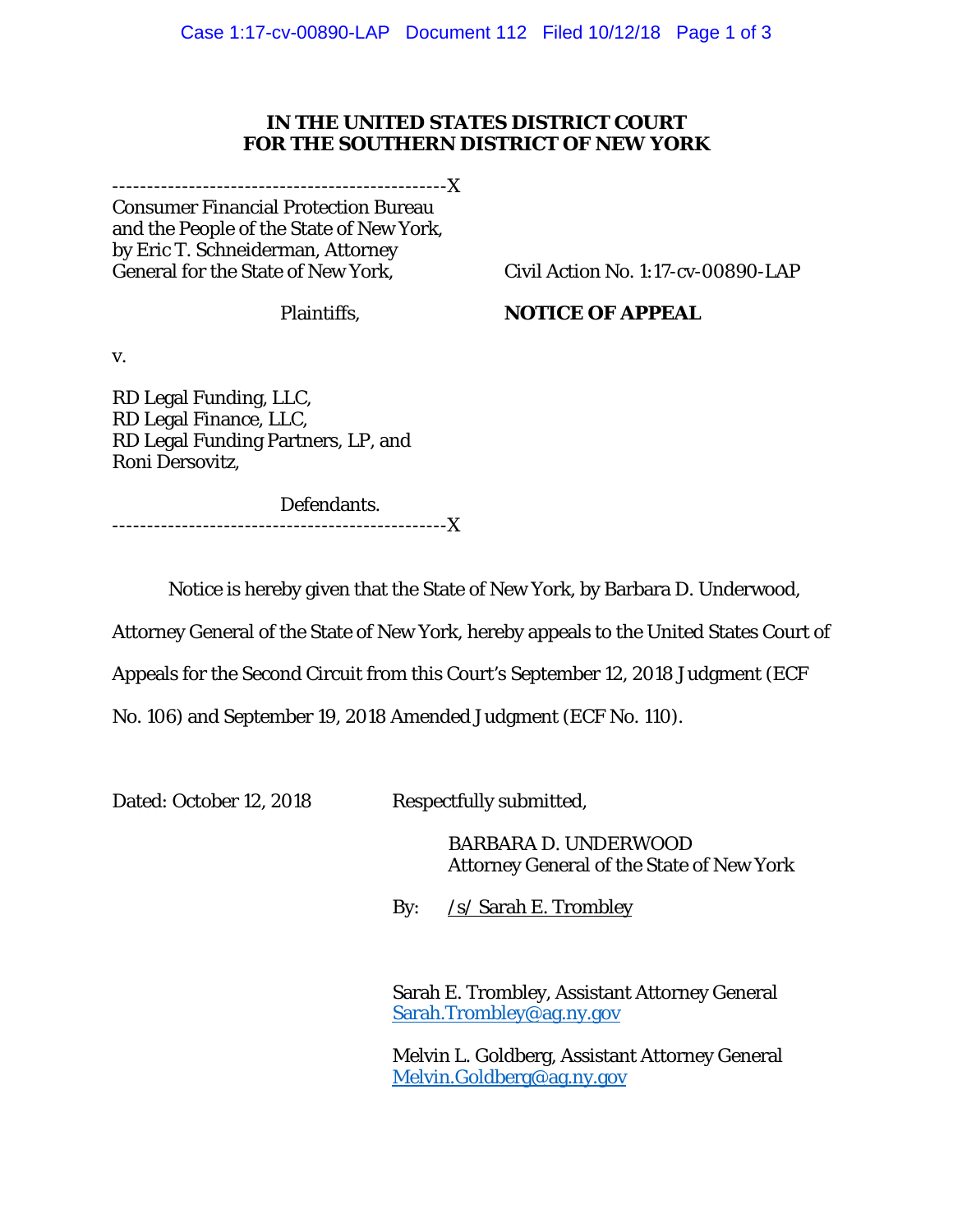Jane M. Azia, Bureau Chief Jane.Azia@ag.ny.gov

 Office of the New York State Attorney General Consumer Frauds and Protection Bureau 28 Liberty Street New York, New York 10005 (212) 416-8294